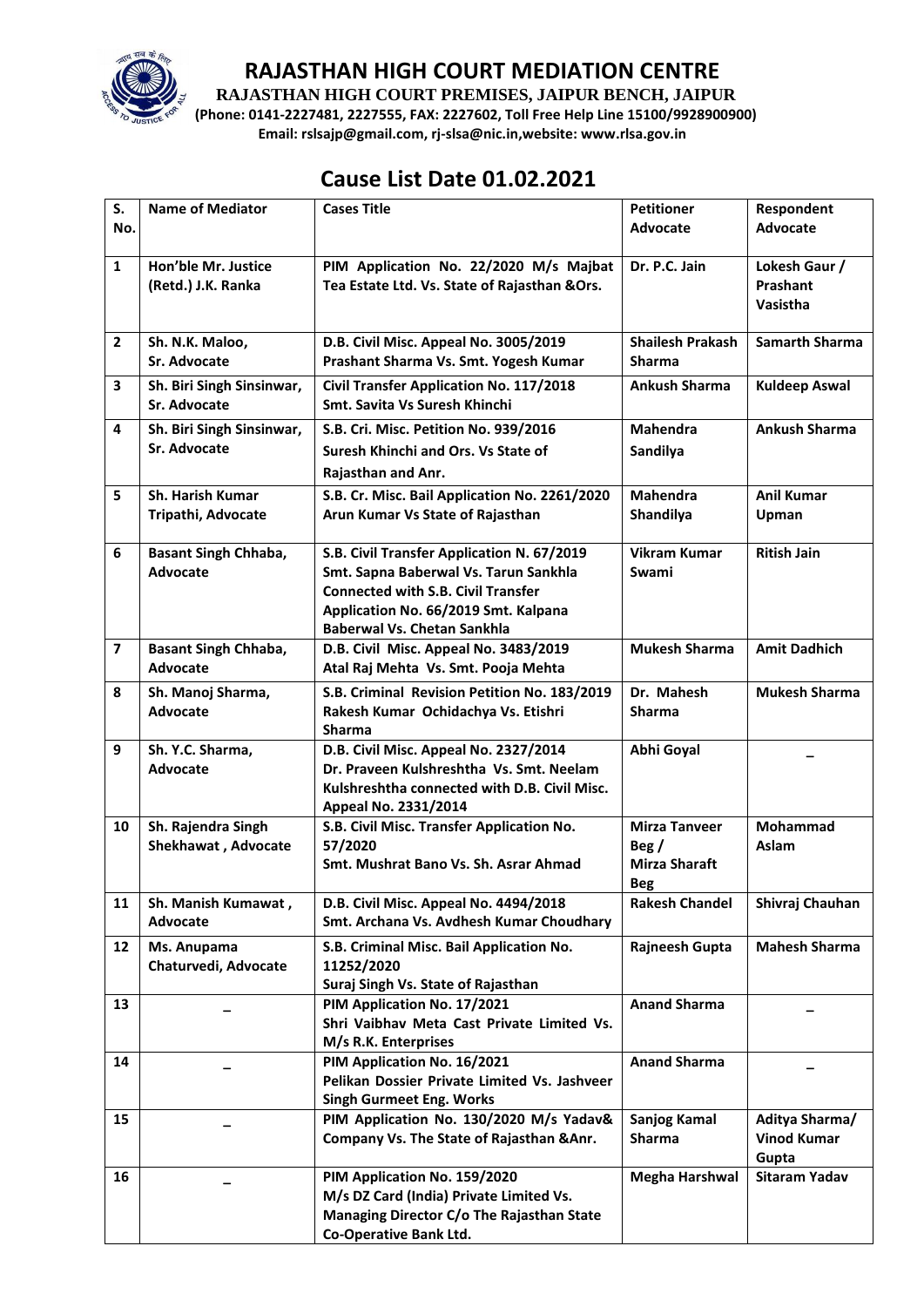

**RAJASTHAN HIGH COURT PREMISES, JAIPUR BENCH, JAIPUR**

**(Phone: 0141-2227481, 2227555, FAX: 2227602, Toll Free Help Line 15100/9928900900) Email: rslsajp@gmail.com, rj-slsa@nic.in,website: www.rlsa.gov.in**

| $\overline{\phantom{a}}$ | PIM Application No. 156/2020     | <b>Sh. Alok Garg</b> | Nikhil Jain |
|--------------------------|----------------------------------|----------------------|-------------|
|                          | Sanjay Phophalia Vs. Gordhan Das |                      |             |
|                          | Maheshwari                       |                      |             |

**Learned Advocates are requested to get such matters referred to Mediation Centre, which in their opinion can be mutually settled by the parties on persuasion by trained Mediators, especially the matters arising out of matrimonial/ family disputes – divorce petitions, maintenance, custody of children, suit for injunction and/or declaration, partition, specific performance, recovery of possession, money suits, disputes between the landlord and tenant, Negotiable Instruments Act, Company matters and the matters of like nature. Learned Advocates may also provide the list of such cases to the Registrar (Judicial) Rajasthan High Court, Bench at Jaipur.** 

 **By Order** 

**(Vikash Kumar Khandelwal) Special Secretary (Mediation & Arbitration) Rajasthan State Legal Services Authority Jaipur**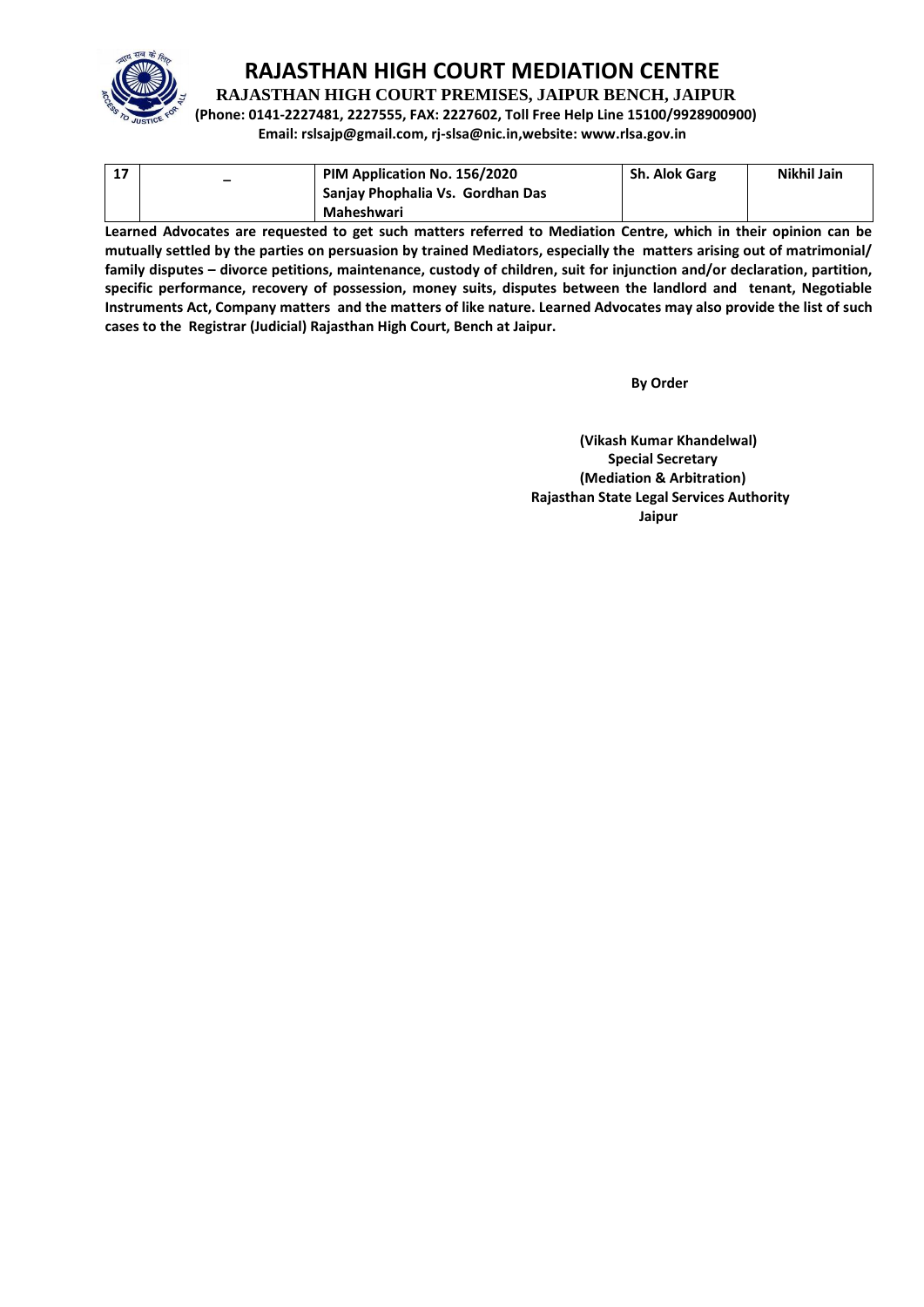

**RAJASTHAN HIGH COURT PREMISES, JAIPUR BENCH, JAIPUR**

**(Phone: 0141-2227481, 2227555, FAX: 2227602, Toll Free Help Line 15100/9928900900) Email: rslsajp@gmail.com, rj-slsa@nic.in,website: www.rlsa.gov.in**

# **Cause List Date 02.02.2021**

| S.                      | <b>Name of Mediator</b> | <b>Cases Title</b>                                 | <b>Petitioner</b>    | Respondent             |
|-------------------------|-------------------------|----------------------------------------------------|----------------------|------------------------|
| No.                     |                         |                                                    | Advocate             | Advocate               |
|                         |                         |                                                    |                      |                        |
| $\mathbf{1}$            | Hon'ble Mr. Justice     | S.B. Criminal Bail Application No. 2603/2020       | <b>Mahesh Gupta</b>  | <b>Anil Kumar</b>      |
|                         | (Retd.) D.C. Somani     | Nitish Mathur Vs. State of Rajasthan               |                      | Upman                  |
| $\overline{2}$          | Hon'ble Mr. Justice     | D.B. Civil Miscellaneous Appeal No.                | Ms. Anita            | <b>Vivek</b>           |
|                         | (Retd.) D.C. Somani     | 190/2020 Bhanwar Singh Vs. Smt. Praveen            | Agarwal /            | Choudhary              |
|                         |                         | <b>Shekhawat</b>                                   | Laxmi Kant           |                        |
|                         |                         |                                                    | <b>Tailor</b>        |                        |
| $\overline{\mathbf{3}}$ | Hon'ble Mr. Justice     | D.B. Civil Misc. Appeal No. 3853/2019              | Gajendra Singh       | <b>Tarun Jain</b>      |
|                         | D.C. Somani (Retd.)     | Connected with D.B. Civil Misc. Appeal No.         | Katela               |                        |
|                         |                         | 3854/2019 Phoolchand Vs. Vidya                     |                      |                        |
| 4                       | Sh. G.K. Garg,          | S.B. Civil Writ Petition No. 15175/2015            | S.K. Jindal          | <b>Siddharth Bapna</b> |
|                         | Sr. Advocate            | Rajendra Singh And Ors. Vs Shribaksh Singh         |                      |                        |
|                         |                         | and Ors.                                           |                      |                        |
| 5                       | Ms. Archana Mantri,     | S.B. Civil First Appeal No. 212/2011 with          | Rani Bhandari        | <b>Aditya Mathur</b>   |
|                         | Adovate                 | 51/2012 Surendra Kumar and Ors. Vs                 |                      |                        |
|                         |                         | <b>Jugendra Kumar and Ors.</b>                     |                      |                        |
| 6                       | Sh. Alok Garg,          | D.B. Civil Misc. Appeal No. 5798/2018              |                      | <b>Shiv Shankar</b>    |
|                         | Advocate                | Shri Mohammad Hanif Vs. Reshma Bano                |                      | Choudhary              |
| $\overline{7}$          |                         | PIM Application No. 84/2020                        | Himanshu             |                        |
|                         |                         | Smt. Baljeet Kaur Vs. Shri Mirza Iktedar Baig      | <b>Sharma</b>        |                        |
| 8                       |                         | PIM Application No. 110/2020                       | Himanshu             |                        |
|                         |                         | Punjab National Bank Vs. M/s Nahar                 | <b>Sharma</b>        |                        |
|                         |                         | Packaging & Ors.                                   |                      |                        |
| 9                       |                         | PIM Application No. 95/2020                        | <b>Gunjan Pathak</b> | Sandeep                |
|                         |                         | M/s Rudradham Buildcom Developers Vs.              |                      | <b>Beniwal</b>         |
|                         |                         | M/s Across Engitech Pvt. Ltd.                      |                      |                        |
| 10                      |                         | PIM Application No. 97/2020 Punjab                 | Himanshu             |                        |
|                         |                         | National Bank Vs. Kanta Plywood & Ors.             | <b>Sharma</b>        |                        |
| 11                      |                         | PIM Application No. 107/2020 Punjab                | Himanshu             |                        |
|                         |                         | <b>National Bank Vs. Shri Soaps &amp; Minerals</b> | <b>Sharma</b>        |                        |
|                         |                         |                                                    |                      |                        |

**Learned Advocates are requested to get such matters referred to Mediation Centre, which in their opinion can be mutually settled by the parties on persuasion by trained Mediators, especially the matters arising out of matrimonial/ family disputes – divorce petitions, maintenance, custody of children, suit for injunction and/or declaration, partition, specific performance, recovery of possession, money suits, disputes between the landlord and tenant, Negotiable Instruments Act, Company matters and the matters of like nature. Learned Advocates may also provide the list of such cases to the Registrar (Judicial) Rajasthan High Court, Bench at Jaipur.** 

 **By Order** 

**(Vikash Kumar Khandelwal) Special Secretary (Mediation & Arbitration) Rajasthan State Legal Services Authority Jaipur**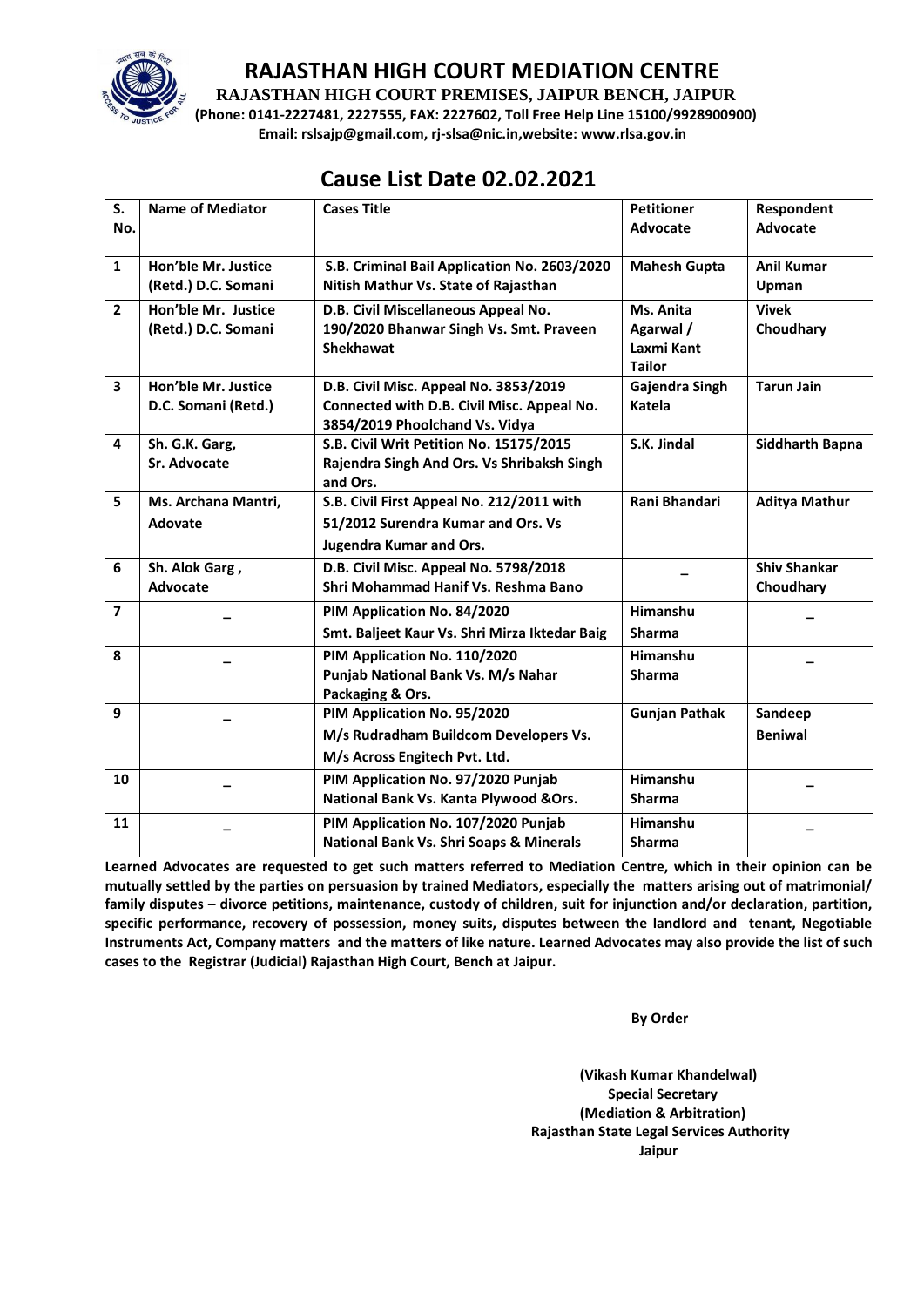

**RAJASTHAN HIGH COURT PREMISES, JAIPUR BENCH, JAIPUR**

**(Phone: 0141-2227481, 2227555, FAX: 2227602, Toll Free Help Line 15100/9928900900) Email: rslsajp@gmail.com, rj-slsa@nic.in,website: www.rlsa.gov.in**

### **Cause List Date 03.02.2021**

| S.             | <b>Name of Mediator</b>                 | <b>Cases Title</b>                                                                                                                                                                                                    | <b>Petitioner</b>                             | Respondent                                                |
|----------------|-----------------------------------------|-----------------------------------------------------------------------------------------------------------------------------------------------------------------------------------------------------------------------|-----------------------------------------------|-----------------------------------------------------------|
| No.            |                                         |                                                                                                                                                                                                                       | <b>Advocate</b>                               | <b>Advocate</b>                                           |
| $\mathbf{1}$   | Sh. Usman Ali Khan,<br>RHJS (Retd.)     | S.B. Crimianl Misc. (Petition) No. 5073/2018<br>Naresh Baluja&Anr. Vs. State of Rajasthan &<br>Ors. connected with S.B. Criminal Misc.<br>(Petition) No. 5074/2018 Gaurav<br>Madaan&Anr. Vs. State of Rajasthan &Ors. | <b>Siddharth</b><br>Agarwal,<br>AnuroopSinghi | <b>Vivek Raj Singh</b><br>Bajwa /<br><b>Gunjan Pathak</b> |
| $\overline{2}$ | Sh. Suresh Pareek,<br>Sr. Advocate      | D.B. Civil Miscellaneous Appeal No.<br>4533/2018 Ashish Kumar Vs Smt. Nirmala                                                                                                                                         | Sh. Sanjay<br>Verma                           | Achintya<br><b>Kaushik</b>                                |
| 3              | Sh. Ravi Bhojak,<br><b>Advocate</b>     | D.B. Civil Misc. Appeal No. 5297/2019<br>Abhimanyu Singh Vs. Smt. Neha Sisodia                                                                                                                                        | <b>Chetan Kumar</b><br>Jain                   | Naeem Akil                                                |
| 4              | Sh. Ravi Bhojak,<br><b>Advocate</b>     | D.B. Civil Misc. Appeal No. 1142/2020<br>Prem Dutt Gautam Vs. Smt. Uma Gautam                                                                                                                                         | <b>Pallay Sharma</b>                          |                                                           |
| 5              | Sh. Ankur Rastogi,<br>Advocate          | D.B. Civil Misc. Appeal No. 9/2018<br>Yogesh Pahadia Vs. Smt. Seema                                                                                                                                                   | P.S. Sharma                                   | <b>Dinesh Yadav</b>                                       |
| 6              | Sh. Ankur Rastogi<br><b>Advocate</b>    | S.B. Civil Misc. Appeal No. 5818/2019<br>Anil Kumar Vs. Smt. Priyanka                                                                                                                                                 | <b>Inder Raj Saini</b>                        | <b>Karamveer</b>                                          |
| $\overline{7}$ | Sh. Ankur Rastogi<br><b>Advocate</b>    | D.B. Civil Misc. Appeal No. 5446/2019<br>Neelam Vs. Shree Mahaveer Prajapati                                                                                                                                          | <b>Kunal Jaiman</b>                           |                                                           |
| 8              | Sh. Ankur Rastogi,<br><b>Advocate</b>   | S.B. Civil Misc. Appeal No. 3466/2018 Kana<br>Ram Vs. Madan Singh                                                                                                                                                     | V.L. Mathur,<br>Suresh Kashyap                | <b>Dharmendra</b><br><b>Jain</b>                          |
| 9              | Ms. Anupama<br>Chaturvedi, Advocate     | D.B. Civil Misc. Appeal No. 3076/2014<br>Kalawati Vs. Rajendra Kumar                                                                                                                                                  | V.K. Mathur                                   | Rohit<br><b>Khandelwal</b>                                |
| 10             | Ms. Anupama<br>Chaturvedi, Advocate     | S.B. Criminal Misc. Petition No. 7016/2019<br><b>Arunkant Sharma Vs. Ashok</b>                                                                                                                                        | <b>Dharmendra</b><br><b>Kumar Srivastav</b>   | <b>Ambrish</b><br>Vashishtha                              |
| 11             | Sh. Sageer Ahammed,<br><b>Advocate</b>  | D.B. Civil Misc. Appeal No. 4434/2018<br>Smt. Anjana Vs. Vijay Singh                                                                                                                                                  | <b>Kapil Gupta</b>                            | <b>Anoop Dhand</b>                                        |
| 12             | Sh. P.K. Kasliwal,<br>Advocate          | D.B. Civil Misc. Appeal No. 5710/2017 Pankaj<br>Sahal (9413936113) Vs Smt. Kavita Sharma<br>(9414633582)                                                                                                              | Ashvin Garg /<br><b>Moomal</b><br>Rathore     | Anuroop Singhi                                            |
| 13             | Sh. Bhuvnesh Sharma,<br><b>Advocate</b> | S.B. Cr. Misc. Bail Cancellation Application<br>No. 51/2019 Gopal Johari Vs. State of<br>Rajasthan                                                                                                                    | Suresh Sahni                                  | V.R. Bajwa                                                |
| 14             |                                         | PIM Application No. 160/2020<br>Canara Bank Vs. M/s Radhey Enterprises &<br>Anr.                                                                                                                                      | <b>Prakash Singh</b><br>Vishwakarma           |                                                           |
| 15             |                                         | PIM Application No. 161/2020<br>Canara Bank Vs. M/s Ram Traders & Anr.                                                                                                                                                | <b>Prakash Singh</b><br>Vishwakarma           |                                                           |